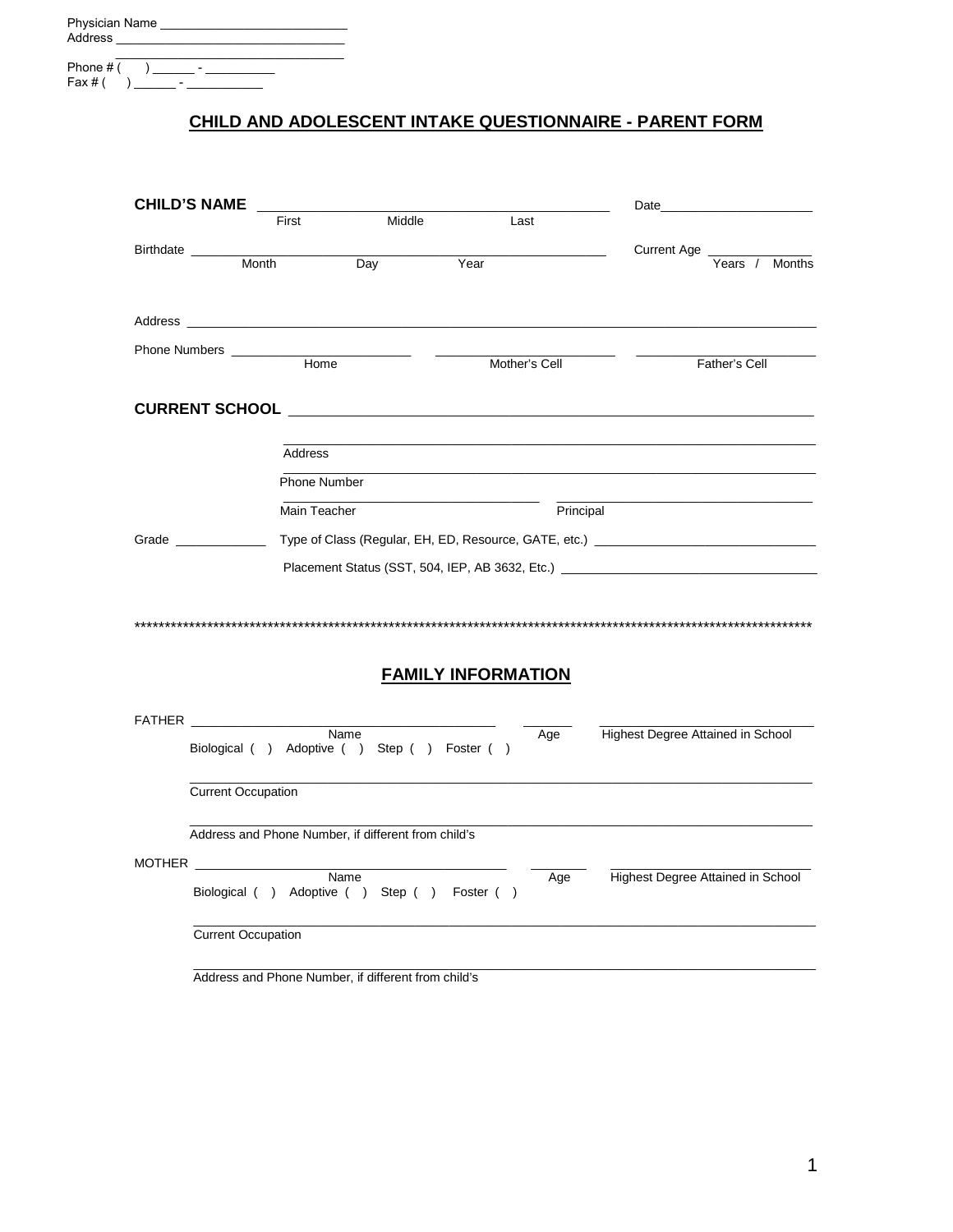| OTHER CHILDREN IN THE HOME | <b>AGE</b> | <b>GRADE</b> |
|----------------------------|------------|--------------|
|                            |            |              |
|                            |            |              |
|                            |            |              |
|                            |            |              |

| OTHERS LIVING IN THE HOME | AGE | I RELATIONSHIP TO YOUR CHILD |
|---------------------------|-----|------------------------------|
|                           |     |                              |
|                           |     |                              |
|                           |     |                              |

#### PARENTS' MARITAL STATUS

|        | Current: Date ofMarriage | Separation     | Divorce       |
|--------|--------------------------|----------------|---------------|
| Prior: | Mother married to        | Date Separated | Date divorced |
|        | Father married to        | Date Separated | Date divorced |
|        |                          |                |               |

## **OTHER TREATING CLINICIANS**

| <b>REFERRED BY</b> |         |                     |
|--------------------|---------|---------------------|
|                    | Name    | <b>Phone Number</b> |
|                    | Address |                     |
| <b>THERAPIST</b>   |         |                     |
|                    | Name    | <b>Phone Number</b> |
|                    | Address |                     |
| PRIMARY CARE       |         |                     |
|                    | Name    | <b>Phone Number</b> |
|                    | Address |                     |
| <b>OTHER</b>       |         |                     |
|                    | Name    | <b>Phone Number</b> |
|                    | Address |                     |
|                    |         |                     |

#### 

# <u>LIST ALL CURRENT MEDICATIONS, VITAMINS, ADDITIVES AND HERBAL SUPPLEMENTS</u>

| <b>NAME</b> | <b>DOSE</b> | REASON OR PURPOSE   RESULT/EFFECT |  |
|-------------|-------------|-----------------------------------|--|
|             |             |                                   |  |
|             |             |                                   |  |
|             |             |                                   |  |
|             |             |                                   |  |
|             |             |                                   |  |
|             |             |                                   |  |
|             |             |                                   |  |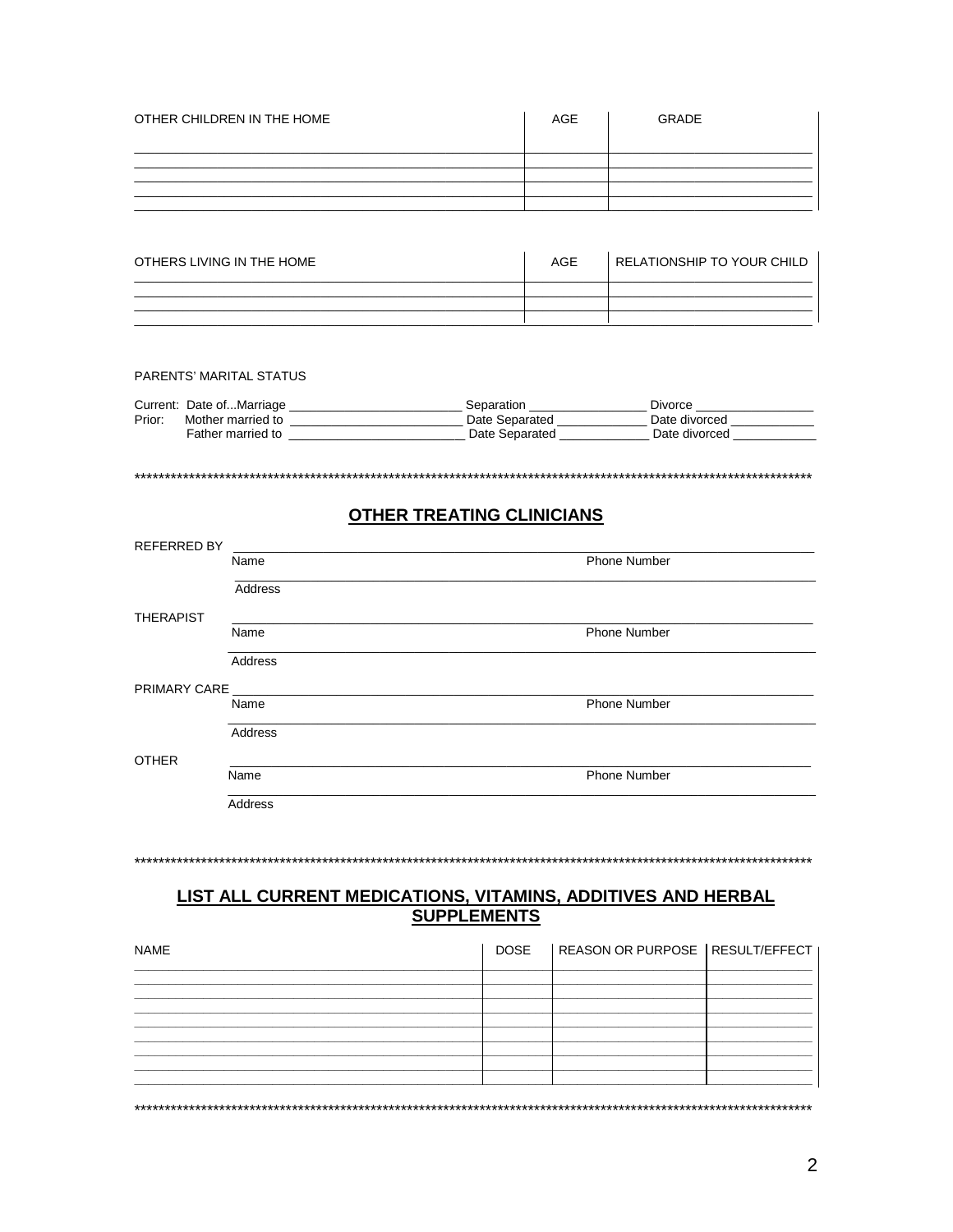## **REASON FOR BEING HERE AT THIS TIME**

CURRENT PROBLEMS: What brings you here? Please briefly describe your child's current problems starting with the most serious.

ONSET: How long ago did the problems begin? How old was your child? Was there a precipitant? Were there any major stresses happening in the family at the time the problems began? TREATMENT: What kinds of interventions have been tried? Have you tried medications, seen other therapists, used any "non-traditional" treatments? FAMILY RELATIONSHIPS: Describe what effects the problems have had on family relationships and family functioning. How does your child get along with each parent and with each brother and/or sister. SCHOOL: Describe your child's function at school. Are there any problems? What are his/her school-related likes and dislikes? 

PEER RELATIONSHIPS: Describe how your child gets along with other children. Who are his/her best friends? Have his/her problems affected these relationships?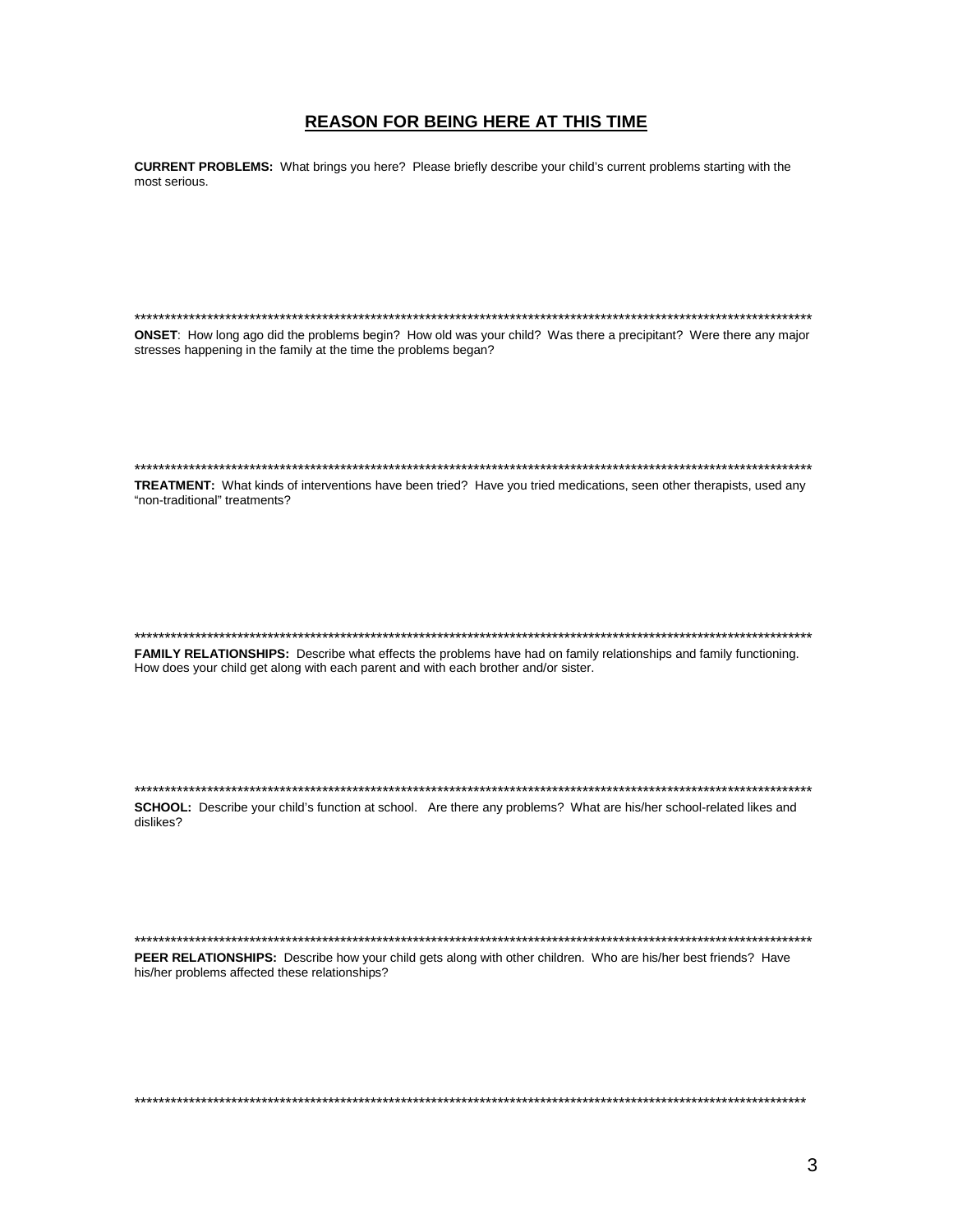## **PAST PSYCHOLOGICAL OR PSYCHIATRIC PROBLEMS**

**HAS YOUR CHILD EVER BEEN TREATED FOR ANY OTHER PSYCHOLOGICAL OR PSYCHIATRIC PROBLEMS AT ANY OTHER TIME?** Please describe other mental health problems and what interventions have been made. What have been the results of these interventions?

## \*\*\*\*\*\*\*\*\*\*\*\*\*\*\*\*\*\*\*\*\*\*\*\*\*\*\*\*\*\*\*\*\*\*\*\*\*\*\*\*\*\*\*\*\*\*\*\*\*\*\*\*\*\*\*\*\*\*\*\*\*\*\*\*\*\*\*\*\*\*\*\*\*\*\*\*\*\*\*\*\*\*\*\*\*\*\*\*\*\*\*\*\*\*\*\*\*\*\*\*\*\*\*\*\*\*\*\*\*\*\*\* **IS THERE ANYTHING ELSE I SHOULD KNOW ABOUT YOUR CHILD'S MENTAL**

**HEALTH?**

\*\*\*\*\*\*\*\*\*\*\*\*\*\*\*\*\*\*\*\*\*\*\*\*\*\*\*\*\*\*\*\*\*\*\*\*\*\*\*\*\*\*\*\*\*\*\*\*\*\*\*\*\*\*\*\*\*\*\*\*\*\*\*\*\*\*\*\*\*\*\*\*\*\*\*\*\*\*\*\*\*\*\*\*\*\*\*\*\*\*\*\*\*\*\*\*\*\*\*\*\*\*\*\*\*\*\*\*\*\*\*\*

#### **CHILD'S MEDICAL HISTORY**

 $\_$  ,  $\_$  ,  $\_$  ,  $\_$  ,  $\_$  ,  $\_$  ,  $\_$  ,  $\_$  ,  $\_$  ,  $\_$  ,  $\_$  ,  $\_$  ,  $\_$  ,  $\_$  ,  $\_$  ,  $\_$  ,  $\_$  ,  $\_$  ,  $\_$  ,  $\_$  ,  $\_$  ,  $\_$  ,  $\_$  ,  $\_$  ,  $\_$  ,  $\_$  ,  $\_$  ,  $\_$  ,  $\_$  ,  $\_$  ,  $\_$  ,  $\_$  ,  $\_$  ,  $\_$  ,  $\_$  ,  $\_$  ,  $\_$  ,  $\_$  ,  $\_$  ,  $\_$  ,  $\_$  ,  $\_$  ,  $\_$  ,  $\_$  ,  $\_$  ,  $\_$  ,  $\_$  ,  $\_$  ,  $\_$  ,  $\_$  ,  $\_$  ,  $\_$  ,  $\_$  ,  $\_$  ,  $\_$  ,  $\_$  ,  $\_$  ,  $\_$  ,  $\_$  ,  $\_$  ,  $\_$  ,  $\_$  ,  $\_$  ,  $\_$  ,  $\_$  ,  $\_$  ,  $\_$  ,  $\_$  ,  $\_$  ,  $\_$  ,  $\_$  ,  $\_$  ,  $\_$  ,  $\_$  ,  $\_$  ,  $\_$  ,  $\_$  ,  $\_$  ,  $\_$  ,  $\_$  ,  $\_$  ,  $\_$  ,  $\_$  ,  $\_$  ,  $\_$  ,  $\_$  ,  $\_$  ,  $\_$  ,  $\_$  ,  $\_$  ,  $\_$  ,  $\_$  ,  $\_$  ,  $\_$  ,  $\_$  ,  $\_$  ,  $\_$  ,  $\_$  ,  $\_$  ,  $\_$  ,  $\_$  ,  $\_$  ,  $\_$  ,  $\_$  ,  $\_$  ,  $\_$  ,  $\_$  ,  $\_$  ,  $\_$  ,  $\_$  ,  $\_$  ,

 $\_$  ,  $\_$  ,  $\_$  ,  $\_$  ,  $\_$  ,  $\_$  ,  $\_$  ,  $\_$  ,  $\_$  ,  $\_$  ,  $\_$  ,  $\_$  ,  $\_$  ,  $\_$  ,  $\_$  ,  $\_$  ,  $\_$  ,  $\_$  ,  $\_$  ,  $\_$  ,  $\_$  ,  $\_$  ,  $\_$  ,  $\_$  ,  $\_$  ,  $\_$  ,  $\_$  ,  $\_$  ,  $\_$  ,  $\_$  ,  $\_$  ,  $\_$  ,  $\_$  ,  $\_$  ,  $\_$  ,  $\_$  ,  $\_$  , \_\_\_\_\_\_\_\_\_\_\_\_\_\_\_\_\_\_\_\_\_\_\_\_\_\_\_\_\_\_\_\_\_\_\_\_\_\_\_\_\_\_\_\_\_\_\_\_\_\_\_\_\_\_\_\_\_\_\_\_\_\_\_\_\_\_\_\_\_\_\_\_\_\_\_\_\_\_\_\_\_\_\_\_\_\_\_\_\_\_\_\_\_\_\_\_\_\_  $\_$  ,  $\_$  ,  $\_$  ,  $\_$  ,  $\_$  ,  $\_$  ,  $\_$  ,  $\_$  ,  $\_$  ,  $\_$  ,  $\_$  ,  $\_$  ,  $\_$  ,  $\_$  ,  $\_$  ,  $\_$  ,  $\_$  ,  $\_$  ,  $\_$  ,  $\_$  ,  $\_$  ,  $\_$  ,  $\_$  ,  $\_$  ,  $\_$  ,  $\_$  ,  $\_$  ,  $\_$  ,  $\_$  ,  $\_$  ,  $\_$  ,  $\_$  ,  $\_$  ,  $\_$  ,  $\_$  ,  $\_$  ,  $\_$  ,

#### **PAST AND PRESENT MEDICAL HISTORY:**

Has your child ever been hospitalized? When and why?

Has your child *ever* had any serious medical illnesses? Please describe all illnesses and their treatments.

Does your child *currently* have any serious medical illnesses? Please describe all current illnesses and their treatments.  $\_$  ,  $\_$  ,  $\_$  ,  $\_$  ,  $\_$  ,  $\_$  ,  $\_$  ,  $\_$  ,  $\_$  ,  $\_$  ,  $\_$  ,  $\_$  ,  $\_$  ,  $\_$  ,  $\_$  ,  $\_$  ,  $\_$  ,  $\_$  ,  $\_$  ,  $\_$  ,  $\_$  ,  $\_$  ,  $\_$  ,  $\_$  ,  $\_$  ,  $\_$  ,  $\_$  ,  $\_$  ,  $\_$  ,  $\_$  ,  $\_$  ,  $\_$  ,  $\_$  ,  $\_$  ,  $\_$  ,  $\_$  ,  $\_$  ,

 $\_$  ,  $\_$  ,  $\_$  ,  $\_$  ,  $\_$  ,  $\_$  ,  $\_$  ,  $\_$  ,  $\_$  ,  $\_$  ,  $\_$  ,  $\_$  ,  $\_$  ,  $\_$  ,  $\_$  ,  $\_$  ,  $\_$  ,  $\_$  ,  $\_$  ,  $\_$  ,  $\_$  ,  $\_$  ,  $\_$  ,  $\_$  ,  $\_$  ,  $\_$  ,  $\_$  ,  $\_$  ,  $\_$  ,  $\_$  ,  $\_$  ,  $\_$  ,  $\_$  ,  $\_$  ,  $\_$  ,  $\_$  ,  $\_$  ,  $\_$  ,  $\_$  ,  $\_$  ,  $\_$  ,  $\_$  ,  $\_$  ,  $\_$  ,  $\_$  ,  $\_$  ,  $\_$  ,  $\_$  ,  $\_$  ,  $\_$  ,  $\_$  ,  $\_$  ,  $\_$  ,  $\_$  ,  $\_$  ,  $\_$  ,  $\_$  ,  $\_$  ,  $\_$  ,  $\_$  ,  $\_$  ,  $\_$  ,  $\_$  ,  $\_$  ,  $\_$  ,  $\_$  ,  $\_$  ,  $\_$  ,  $\_$  ,  $\_$  ,  $\_$  ,  $\_$  ,  $\_$  ,  $\_$  ,

Has your child ever had any serious injuries? Please include *all* head injuries. Describe all injuries and their treatments. Did any require hospitalization?  $\_$  ,  $\_$  ,  $\_$  ,  $\_$  ,  $\_$  ,  $\_$  ,  $\_$  ,  $\_$  ,  $\_$  ,  $\_$  ,  $\_$  ,  $\_$  ,  $\_$  ,  $\_$  ,  $\_$  ,  $\_$  ,  $\_$  ,  $\_$  ,  $\_$  ,  $\_$  ,  $\_$  ,  $\_$  ,  $\_$  ,  $\_$  ,  $\_$  ,  $\_$  ,  $\_$  ,  $\_$  ,  $\_$  ,  $\_$  ,  $\_$  ,  $\_$  ,  $\_$  ,  $\_$  ,  $\_$  ,  $\_$  ,  $\_$  ,

 $\_$  ,  $\_$  ,  $\_$  ,  $\_$  ,  $\_$  ,  $\_$  ,  $\_$  ,  $\_$  ,  $\_$  ,  $\_$  ,  $\_$  ,  $\_$  ,  $\_$  ,  $\_$  ,  $\_$  ,  $\_$  ,  $\_$  ,  $\_$  ,  $\_$  ,  $\_$  ,  $\_$  ,  $\_$  ,  $\_$  ,  $\_$  ,  $\_$  ,  $\_$  ,  $\_$  ,  $\_$  ,  $\_$  ,  $\_$  ,  $\_$  ,  $\_$  ,  $\_$  ,  $\_$  ,  $\_$  ,  $\_$  ,  $\_$  ,  $\_$  ,  $\_$  ,  $\_$  ,  $\_$  ,  $\_$  ,  $\_$  ,  $\_$  ,  $\_$  ,  $\_$  ,  $\_$  ,  $\_$  ,  $\_$  ,  $\_$  ,  $\_$  ,  $\_$  ,  $\_$  ,  $\_$  ,  $\_$  ,  $\_$  ,  $\_$  ,  $\_$  ,  $\_$  ,  $\_$  ,  $\_$  ,  $\_$  ,  $\_$  ,  $\_$  ,  $\_$  ,  $\_$  ,  $\_$  ,  $\_$  ,  $\_$  ,  $\_$  ,  $\_$  ,  $\_$  ,  $\_$  ,  $\_$  ,

\_\_\_\_\_\_\_\_\_\_\_\_\_\_\_\_\_\_\_\_\_\_\_\_\_\_\_\_\_\_\_\_\_\_\_\_\_\_\_\_\_\_\_\_\_\_\_\_\_\_\_\_\_\_\_\_\_\_\_\_\_\_\_\_\_\_\_\_\_\_\_\_\_\_\_\_\_\_\_\_\_\_\_\_\_\_\_\_\_\_\_\_\_\_\_\_\_\_  $\_$  ,  $\_$  ,  $\_$  ,  $\_$  ,  $\_$  ,  $\_$  ,  $\_$  ,  $\_$  ,  $\_$  ,  $\_$  ,  $\_$  ,  $\_$  ,  $\_$  ,  $\_$  ,  $\_$  ,  $\_$  ,  $\_$  ,  $\_$  ,  $\_$  ,  $\_$  ,  $\_$  ,  $\_$  ,  $\_$  ,  $\_$  ,  $\_$  ,  $\_$  ,  $\_$  ,  $\_$  ,  $\_$  ,  $\_$  ,  $\_$  ,  $\_$  ,  $\_$  ,  $\_$  ,  $\_$  ,  $\_$  ,  $\_$  ,  $\_$  ,  $\_$  ,  $\_$  ,  $\_$  ,  $\_$  ,  $\_$  ,  $\_$  ,  $\_$  ,  $\_$  ,  $\_$  ,  $\_$  ,  $\_$  ,  $\_$  ,  $\_$  ,  $\_$  ,  $\_$  ,  $\_$  ,  $\_$  ,  $\_$  ,  $\_$  ,  $\_$  ,  $\_$  ,  $\_$  ,  $\_$  ,  $\_$  ,  $\_$  ,  $\_$  ,  $\_$  ,  $\_$  ,  $\_$  ,  $\_$  ,  $\_$  ,  $\_$  ,  $\_$  ,  $\_$  ,  $\_$  ,  $\_$  ,

Has your child ever had surgery? Please describe the surgery. Include the date and outcome.

Does your child have any allergies? Please include all medication allergies or food allergies. Has your child ever had any life threatening allergic reactions? \_\_\_\_\_\_\_\_\_\_\_\_\_\_\_\_\_\_\_\_\_\_\_\_\_\_\_\_\_\_\_\_\_\_\_\_\_\_\_\_\_\_\_\_\_\_\_\_\_\_\_\_\_\_\_\_\_\_\_\_\_\_\_\_\_\_\_\_\_\_\_\_\_\_\_\_\_\_\_\_\_\_\_\_\_\_\_\_\_\_\_\_\_\_\_\_\_\_

 $\_$  ,  $\_$  ,  $\_$  ,  $\_$  ,  $\_$  ,  $\_$  ,  $\_$  ,  $\_$  ,  $\_$  ,  $\_$  ,  $\_$  ,  $\_$  ,  $\_$  ,  $\_$  ,  $\_$  ,  $\_$  ,  $\_$  ,  $\_$  ,  $\_$  ,  $\_$  ,  $\_$  ,  $\_$  ,  $\_$  ,  $\_$  ,  $\_$  ,  $\_$  ,  $\_$  ,  $\_$  ,  $\_$  ,  $\_$  ,  $\_$  ,  $\_$  ,  $\_$  ,  $\_$  ,  $\_$  ,  $\_$  ,  $\_$  , \_\_\_\_\_\_\_\_\_\_\_\_\_\_\_\_\_\_\_\_\_\_\_\_\_\_\_\_\_\_\_\_\_\_\_\_\_\_\_\_\_\_\_\_\_\_\_\_\_\_\_\_\_\_\_\_\_\_\_\_\_\_\_\_\_\_\_\_\_\_\_\_\_\_\_\_\_\_\_\_\_\_\_\_\_\_\_\_\_\_\_\_\_\_\_\_\_\_

Does your child have asthma? Has it ever required visits to the emergency room or hospitalization? Please describe the seriousness of the asthma and its past and current treatments.  $\_$  ,  $\_$  ,  $\_$  ,  $\_$  ,  $\_$  ,  $\_$  ,  $\_$  ,  $\_$  ,  $\_$  ,  $\_$  ,  $\_$  ,  $\_$  ,  $\_$  ,  $\_$  ,  $\_$  ,  $\_$  ,  $\_$  ,  $\_$  ,  $\_$  ,  $\_$  ,  $\_$  ,  $\_$  ,  $\_$  ,  $\_$  ,  $\_$  ,  $\_$  ,  $\_$  ,  $\_$  ,  $\_$  ,  $\_$  ,  $\_$  ,  $\_$  ,  $\_$  ,  $\_$  ,  $\_$  ,  $\_$  ,  $\_$  ,

 $\_$  ,  $\_$  ,  $\_$  ,  $\_$  ,  $\_$  ,  $\_$  ,  $\_$  ,  $\_$  ,  $\_$  ,  $\_$  ,  $\_$  ,  $\_$  ,  $\_$  ,  $\_$  ,  $\_$  ,  $\_$  ,  $\_$  ,  $\_$  ,  $\_$  ,  $\_$  ,  $\_$  ,  $\_$  ,  $\_$  ,  $\_$  ,  $\_$  ,  $\_$  ,  $\_$  ,  $\_$  ,  $\_$  ,  $\_$  ,  $\_$  ,  $\_$  ,  $\_$  ,  $\_$  ,  $\_$  ,  $\_$  ,  $\_$  ,  $\_$  ,  $\_$  ,  $\_$  ,  $\_$  ,  $\_$  ,  $\_$  ,  $\_$  ,  $\_$  ,  $\_$  ,  $\_$  ,  $\_$  ,  $\_$  ,  $\_$  ,  $\_$  ,  $\_$  ,  $\_$  ,  $\_$  ,  $\_$  ,  $\_$  ,  $\_$  ,  $\_$  ,  $\_$  ,  $\_$  ,  $\_$  ,  $\_$  ,  $\_$  ,  $\_$  ,  $\_$  ,  $\_$  ,  $\_$  ,  $\_$  ,  $\_$  ,  $\_$  ,  $\_$  ,  $\_$  ,  $\_$  ,  $\_$  ,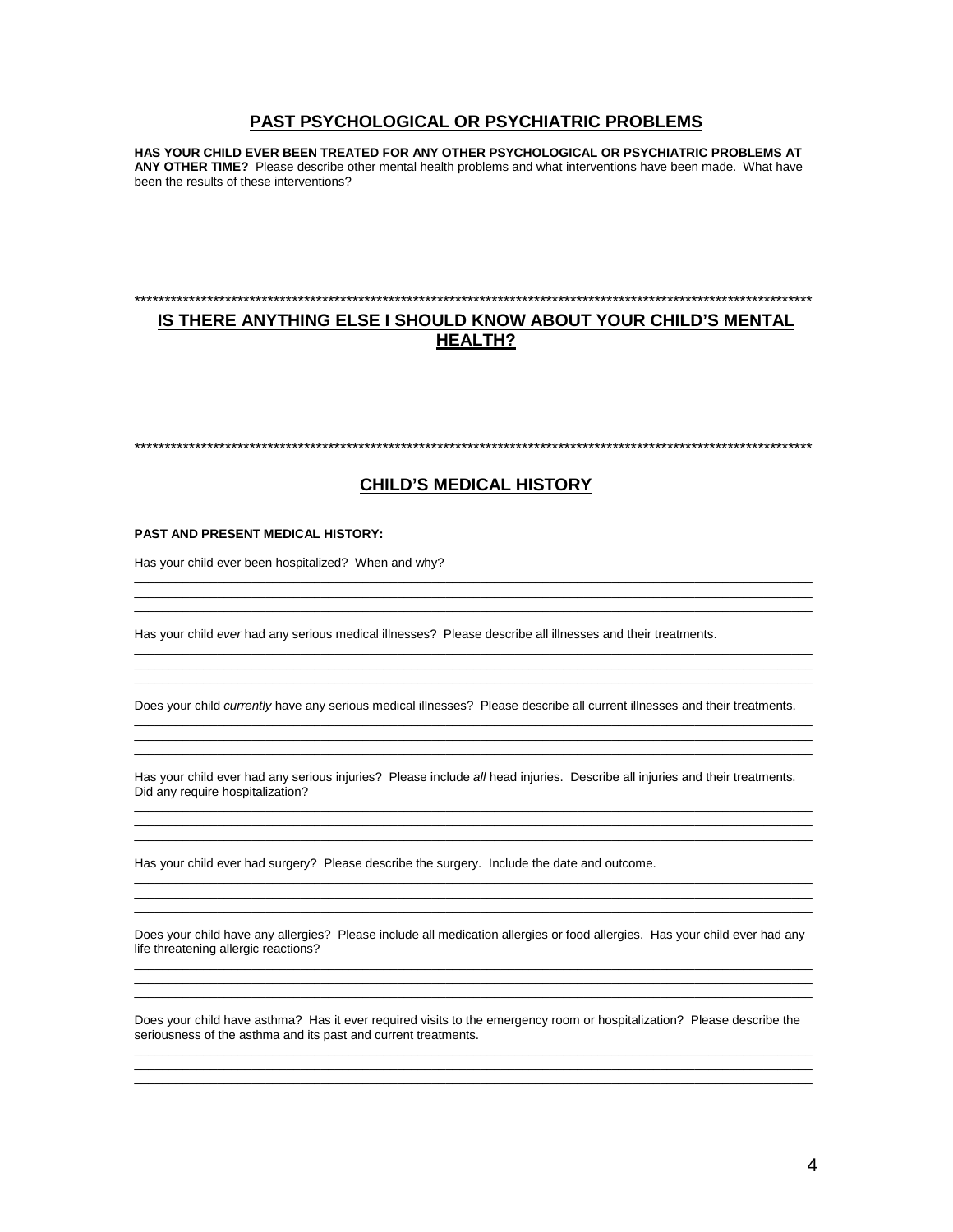Does your child currently take, or has he/she ever taken, any medication for psychiatric or behavior problems? List all medications used for these problems. Include both past and present medication use.

| <b>NAME</b> | DOSE | REASON OR PURPOSE   RESULT/EFFECT |  |
|-------------|------|-----------------------------------|--|
|             |      |                                   |  |
|             |      |                                   |  |
|             |      |                                   |  |
|             |      |                                   |  |
|             |      |                                   |  |

Has your child ever tried, or does your child currently use, any chemical substances? Please list alcohol, tobacco, illegal substances, over-the-counter medications and prescription medications.

Has your child ever been in trouble at home, at school or with the law because of substance use? Please explain.

| <b>HEARING</b>                                           | YES | NO. | NOT SURE |
|----------------------------------------------------------|-----|-----|----------|
| Did your child have recurrent or chronic ear infections? |     |     |          |
| Did he/she require surgery and/or tube placement?        |     |     |          |
| Has your child ever had a hearing problem?               |     |     |          |
| Has anyone ever questioned your child's ability to hear? |     |     |          |
|                                                          |     |     |          |

#### VISION

| <b>VISION</b>                                              |  |  |
|------------------------------------------------------------|--|--|
| Has your child ever had eye or vision problems?            |  |  |
| Has your child been treated for strabismus or "lazy eye"?  |  |  |
| Has your child ever had any type of eye or vision therapy? |  |  |
| Does your child wear prescription glasses or contacts?     |  |  |

| NEUROLOGICAL PROBLEMS __ Has your child had: |  |  |
|----------------------------------------------|--|--|
|                                              |  |  |
|                                              |  |  |
|                                              |  |  |
|                                              |  |  |
|                                              |  |  |
|                                              |  |  |
|                                              |  |  |
| Fainting <b>Example 2018</b>                 |  |  |
|                                              |  |  |
|                                              |  |  |
|                                              |  |  |
|                                              |  |  |
|                                              |  |  |
| Unexplained poor coordination                |  |  |
|                                              |  |  |
| Memory problems__________                    |  |  |

#### TOXIC OR DANGEROUS CHEMICALS OR MATERIALS Has your child been exposed to: 1

| Insulation_              |  |  |
|--------------------------|--|--|
| Asbestos_                |  |  |
| Fumes                    |  |  |
|                          |  |  |
| Metals_<br>Lead_         |  |  |
|                          |  |  |
| Mercury___<br>Chemicals_ |  |  |
| Plastics_                |  |  |
|                          |  |  |
| Solvents<br>Dyes         |  |  |
|                          |  |  |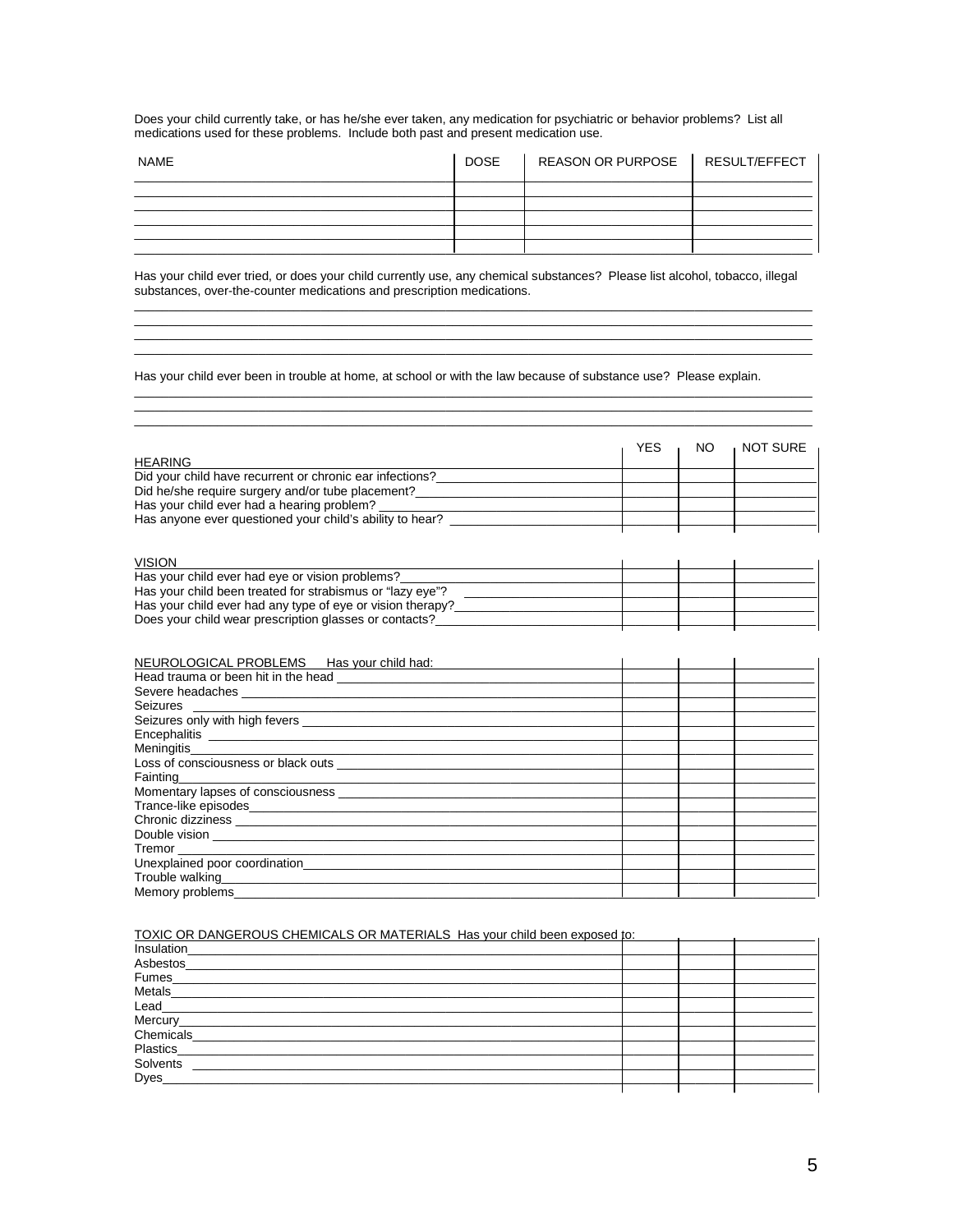| Has your child traveled to a foreign country in the last 10 years?                                                              | YES                                                                                                                   | NO.        | <b>NOT SURE</b> |                 |
|---------------------------------------------------------------------------------------------------------------------------------|-----------------------------------------------------------------------------------------------------------------------|------------|-----------------|-----------------|
| Where?<br><u> 1980 - Jan James James Jan James James Jan James James Jan James James Jan James James Jan James James Jan Ja</u> | When? $\sqrt{2\pi}$ $\sqrt{2\pi}$ $\sqrt{2\pi}$ $\sqrt{2\pi}$ $\sqrt{2\pi}$ $\sqrt{2\pi}$ $\sqrt{2\pi}$ $\sqrt{2\pi}$ |            |                 |                 |
| Are immunizations up to date?                                                                                                   |                                                                                                                       | <b>YES</b> | NO.             | <b>NOT SURE</b> |
| How is your child's general health currently?                                                                                   |                                                                                                                       |            |                 |                 |

Does your child now, or has your child had a past history of, any problems with his or her:

|                                                                                                                                                                                                                                                                                                                                                                                                                                                                                                                      | <b>NOW</b> | IN THE PAST | NEVER | PLEASE EXPLAIN |
|----------------------------------------------------------------------------------------------------------------------------------------------------------------------------------------------------------------------------------------------------------------------------------------------------------------------------------------------------------------------------------------------------------------------------------------------------------------------------------------------------------------------|------------|-------------|-------|----------------|
| $\qquad \qquad \text{Head} \qquad \qquad \text{---} \qquad \qquad \text{---} \qquad \qquad \text{---} \qquad \qquad \text{---} \qquad \qquad \text{---} \qquad \qquad \text{---} \qquad \qquad \text{---} \qquad \qquad \text{---} \qquad \qquad \text{---} \qquad \qquad \text{---} \qquad \text{---} \qquad \text{---} \qquad \text{---} \qquad \text{---} \qquad \text{---} \qquad \text{---} \qquad \text{---} \qquad \text{---} \qquad \text{---} \qquad \text{---} \qquad \text{---} \qquad \text{---} \qquad$ |            |             |       |                |
|                                                                                                                                                                                                                                                                                                                                                                                                                                                                                                                      |            |             |       |                |
|                                                                                                                                                                                                                                                                                                                                                                                                                                                                                                                      |            |             |       |                |
|                                                                                                                                                                                                                                                                                                                                                                                                                                                                                                                      |            |             |       |                |
| <b>Throat Exercise 2008</b>                                                                                                                                                                                                                                                                                                                                                                                                                                                                                          |            |             |       |                |
| Respiratory system_____________                                                                                                                                                                                                                                                                                                                                                                                                                                                                                      |            |             |       |                |
| Shortness of breath_______________                                                                                                                                                                                                                                                                                                                                                                                                                                                                                   |            |             |       |                |
| Chest (i.e. pain)<br>Heart or blood vessels _____________                                                                                                                                                                                                                                                                                                                                                                                                                                                            |            |             |       |                |
|                                                                                                                                                                                                                                                                                                                                                                                                                                                                                                                      |            |             |       |                |
|                                                                                                                                                                                                                                                                                                                                                                                                                                                                                                                      |            |             |       |                |
| Liver (hepatitis, etc)_______________                                                                                                                                                                                                                                                                                                                                                                                                                                                                                |            |             |       |                |
| Genito-Urinary tract___________                                                                                                                                                                                                                                                                                                                                                                                                                                                                                      |            |             |       |                |
|                                                                                                                                                                                                                                                                                                                                                                                                                                                                                                                      |            |             |       |                |
|                                                                                                                                                                                                                                                                                                                                                                                                                                                                                                                      |            |             |       |                |
| Hormone system_______________                                                                                                                                                                                                                                                                                                                                                                                                                                                                                        |            |             |       |                |
|                                                                                                                                                                                                                                                                                                                                                                                                                                                                                                                      |            |             |       |                |
|                                                                                                                                                                                                                                                                                                                                                                                                                                                                                                                      |            |             |       |                |
|                                                                                                                                                                                                                                                                                                                                                                                                                                                                                                                      |            |             |       |                |
|                                                                                                                                                                                                                                                                                                                                                                                                                                                                                                                      |            |             |       |                |

| Girls: | Age at first menstrual period<br>Is menstruation regular?               |
|--------|-------------------------------------------------------------------------|
|        | Are there any difficulties related to menstrual periods? Please explain |
|        |                                                                         |

| Is your child sexually active?                  |     | NO. | NOT SURE |
|-------------------------------------------------|-----|-----|----------|
| Does he/she have a regular girl- or boy-friend? | YES | NO. | NOT SURE |

#### IS THERE ANYTHING ELSE I SHOULD KNOW ABOUT YOUR CHILD'S MEDICAL HISTORY?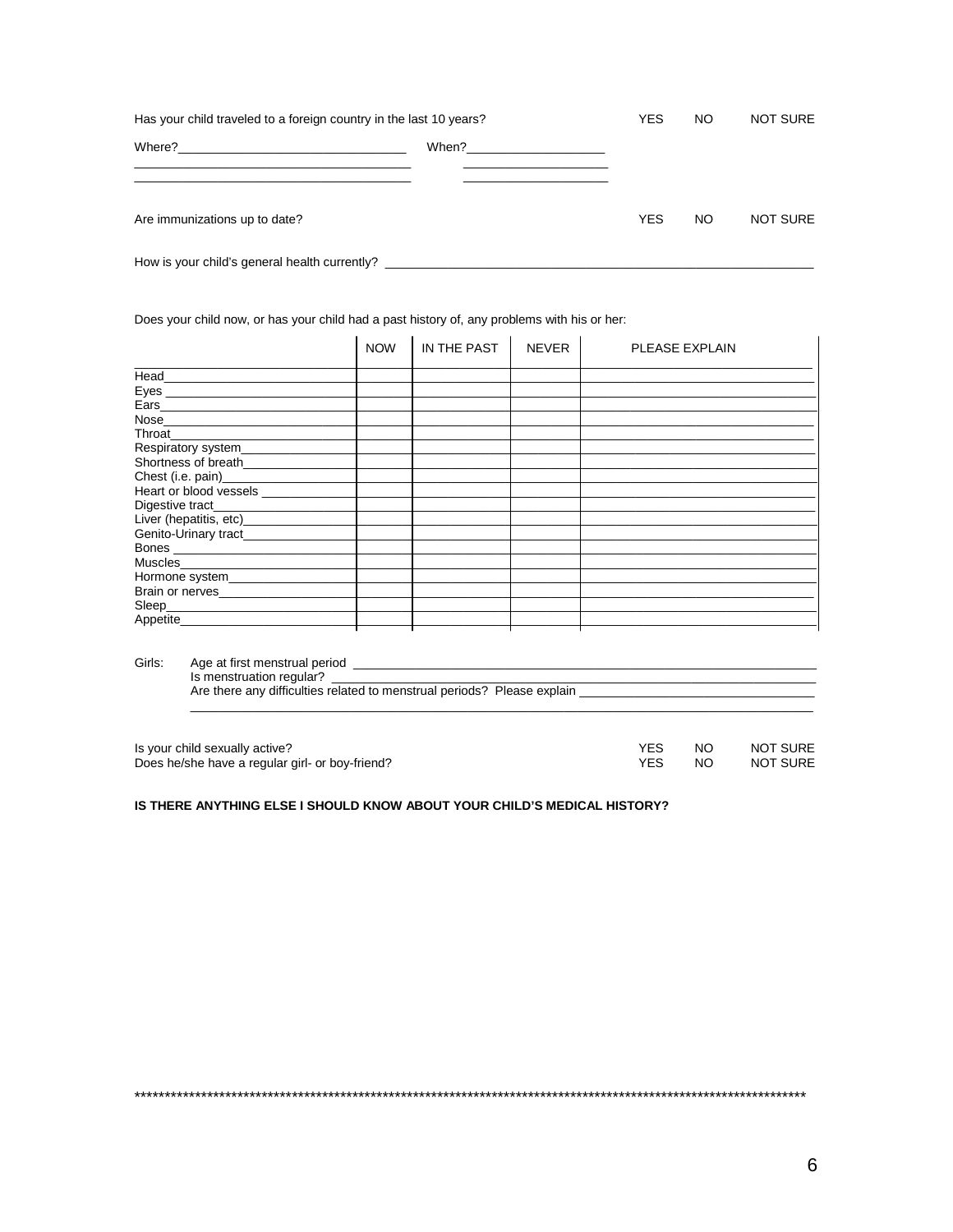## **FAMILY HISTORY**

Blood relatives including great grandparents, grandparents, parents, great aunts, great uncles, aunts, uncles, cousins of any degree, siblings, nieces, nephews, etc. Include everyone known to you.

#### **FAMILY MEDICAL HISTORY:**

#### **GENERAL HEALTH**

|                | <b>NAME</b>                                  | IGOODIPOOR IDIED TAGE |  | <b>ILLNESS OR CAUSE OF DEATH</b> |
|----------------|----------------------------------------------|-----------------------|--|----------------------------------|
| Father         |                                              |                       |  |                                  |
| Mother         | <u> 1980 - Jan Samuel Barbara, martin a</u>  |                       |  |                                  |
|                | Brothers1.                                   |                       |  |                                  |
|                | 2 <sup>1</sup>                               |                       |  |                                  |
|                | з                                            |                       |  |                                  |
|                | 4.                                           |                       |  |                                  |
| <b>Sisters</b> | the control of the control of the control of |                       |  |                                  |
|                | ົ                                            |                       |  |                                  |
|                | $\mathbf{R}$                                 |                       |  |                                  |
|                |                                              |                       |  |                                  |

Have any of your child's relatives ever had any of the following:

|                                           | <b>YES</b> | NO. | <b>RELATIONSHIP TO YOUR CHILD</b> |
|-------------------------------------------|------------|-----|-----------------------------------|
|                                           |            |     |                                   |
| Migraine or other chronic headaches _____ |            |     |                                   |
| Seizures/Epilepsy_______________________  |            |     |                                   |
|                                           |            |     |                                   |
| High or Low Blood Pressure                |            |     |                                   |
|                                           |            |     |                                   |
|                                           |            |     |                                   |
|                                           |            |     |                                   |
| Tuberculosis                              |            |     |                                   |
| Emphysema                                 |            |     |                                   |
| Lung Disease ________________________     |            |     |                                   |
|                                           |            |     |                                   |
|                                           |            |     |                                   |
|                                           |            |     |                                   |
| Gastric Reflux Disease_____________       |            |     |                                   |
|                                           |            |     |                                   |
| Diabetes<br>High Cholesterol              |            |     |                                   |
|                                           |            |     |                                   |
|                                           |            |     |                                   |
|                                           |            |     |                                   |
| Kidney or Renal Disease _____________     |            |     |                                   |
|                                           |            |     |                                   |
|                                           |            |     |                                   |
| Arthritis                                 |            |     |                                   |
|                                           |            |     |                                   |
| Infectious Disease_____________           |            |     |                                   |
|                                           |            |     |                                   |
| Glaucoma_________________________         |            |     |                                   |
|                                           |            |     |                                   |
|                                           |            |     |                                   |
| Allergies                                 |            |     |                                   |
| Hemophilia or Bleeding Tendencies         |            |     |                                   |
| Sudden Unexplained Death ____________     |            |     |                                   |
| Alzheimer's Disease                       |            |     |                                   |
|                                           |            |     |                                   |
| Cancer                                    |            |     |                                   |
| Genetic Disorder_                         |            |     |                                   |

## DOES ANY FAMILY MEMBER HAVE ANY OTHER MEDICAL ILLNESS OR DISORDER, INCLUDING HEREDITARY DISORDERS, I SHOULD KNOW ABOUT?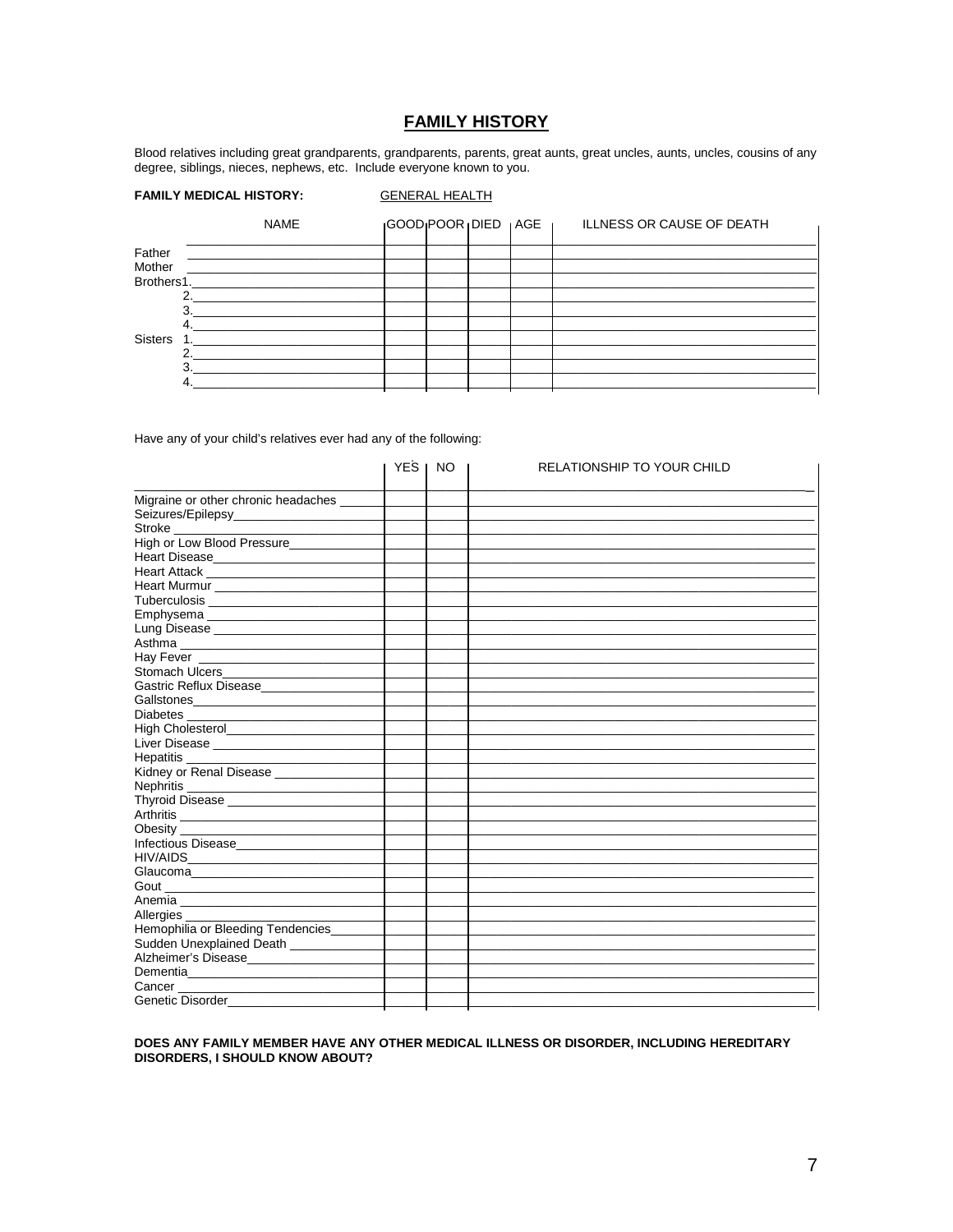#### **FAMILY PSYCHIATRIC ILLNESS:**

Blood relatives, including great grandparents, grandparents, parents, great aunts, great uncles, aunts, uncles, cousins of any degree, siblings, nieces, nephews, etc. Include everyone known to you.

Have any of your child's relatives ever had any of the following:

|                                             | <b>YES</b> | <b>NO</b> | <b>RELATIONSHP TO YOUR CHILD</b> |
|---------------------------------------------|------------|-----------|----------------------------------|
| Depression _______________                  |            |           |                                  |
| Manic Depressive (Bipolar) Disorder         |            |           |                                  |
|                                             |            |           |                                  |
|                                             |            |           |                                  |
| Suicide                                     |            |           |                                  |
| Anxiety Disorder                            |            |           |                                  |
|                                             |            |           |                                  |
|                                             |            |           |                                  |
|                                             |            |           |                                  |
|                                             |            |           |                                  |
| Obsessive Compulsive Disorder__________     |            |           |                                  |
| Post-Traumatic Stress Disorder _________    |            |           |                                  |
|                                             |            |           |                                  |
|                                             |            |           |                                  |
|                                             |            |           |                                  |
|                                             |            |           |                                  |
| Other Psychotic Disorder _______________    |            |           |                                  |
|                                             |            |           |                                  |
| ADD <b>ADD</b>                              |            |           |                                  |
| Oppositional Defiant Disorder__________     |            |           |                                  |
| Conduct Disorder <b>Conduct</b> Disorder    |            |           |                                  |
| Antisocial Personality Disorder____________ |            |           |                                  |
|                                             |            |           |                                  |
|                                             |            |           |                                  |
|                                             |            |           |                                  |
|                                             |            |           |                                  |
| Other Pervasive Developmental Disorder      |            |           |                                  |
| Alcoholism________________________          |            |           |                                  |
|                                             |            |           |                                  |
| Psychiatric Hospitalizations ________       |            |           |                                  |

Explain any "Yes" answers. Please include the disorder, relationship of the individual to your child, any treatment that person has received, and the results of any treatment.

Has any family member ever taken any psychiatric or mental health medication?

| WHO WAS IT? | <b>MEDICATION</b><br><b>PURPOSE</b> |  | <b>EFFECT OR RESULT</b> |
|-------------|-------------------------------------|--|-------------------------|
|             |                                     |  |                         |
|             |                                     |  |                         |
|             |                                     |  |                         |
|             |                                     |  |                         |
|             |                                     |  |                         |
|             |                                     |  |                         |

Has any family member ever had ECT (electroconvulsive therapy) or "shock treatment"?

| WHO WAS IT? | <b>PURPOSE</b> | <b>EFFECT OR RESULT</b> |
|-------------|----------------|-------------------------|
|             |                |                         |
|             |                |                         |
|             |                |                         |

 $\overline{1}$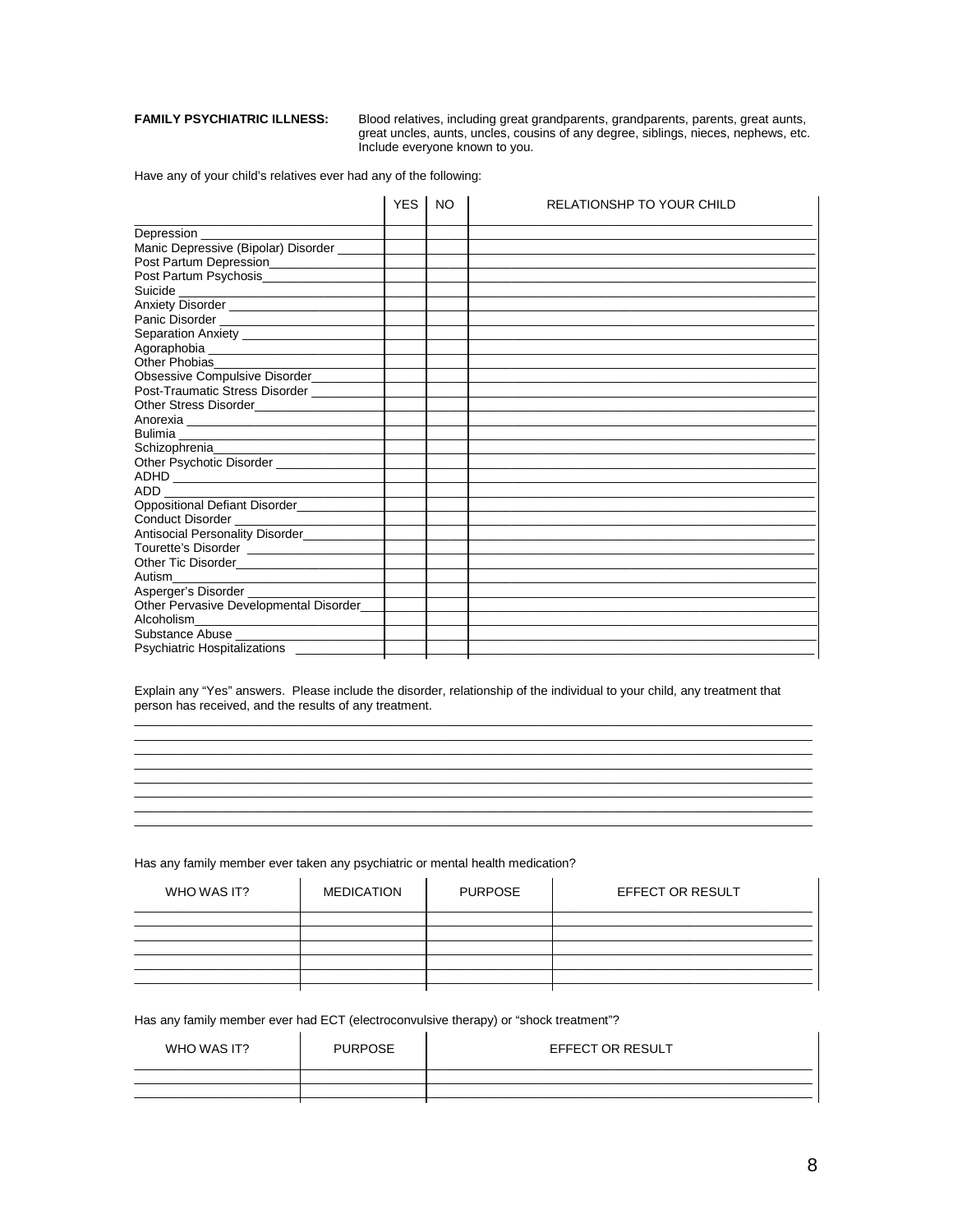**IS THERE ANYTHING ELSE I SHOULD KNOW ABOUT YOUR CHILD'S FAMILY'S PSYCHIATRIC OR MENTAL HEALTH HISTORY?**

**OTHER FAMILY HISTORY:** Blood relatives, including great grandparents, grandparents, parents, great aunts, great uncles, aunts, uncles, cousins of any degree, siblings, nieces, nephews, etc. Include everyone known to you.

Has any relative of your child ever had or experienced any of the following:

|                       | YES. | NO. | <b>I RELATIONSHIP TO YOUR CHILD I PLEASE DESCRIBE THE PROBLEM</b> |
|-----------------------|------|-----|-------------------------------------------------------------------|
| School Problems       |      |     |                                                                   |
| Learning Disabilities |      |     |                                                                   |
| Dyslexia              |      |     |                                                                   |
|                       |      |     |                                                                   |

**LEGAL HISTORY:** Has any family member ever been arrested or incarcerated? Please explain.

**IS THERE ANYTHING ELSE I SHOULD KNOW ABOUT YOUR CHILD'S FAMILY'S HISTORY OR EXPERIENCES?**

\*\*\*\*\*\*\*\*\*\*\*\*\*\*\*\*\*\*\*\*\*\*\*\*\*\*\*\*\*\*\*\*\*\*\*\*\*\*\*\*\*\*\*\*\*\*\*\*\*\*\*\*\*\*\*\*\*\*\*\*\*\*\*\*\*\*\*\*\*\*\*\*\*\*\*\*\*\*\*\*\*\*\*\*\*\*\*\*\*\*\*\*\*\*\*\*\*\*\*\*\*\*\*\*\*\*\*\*\*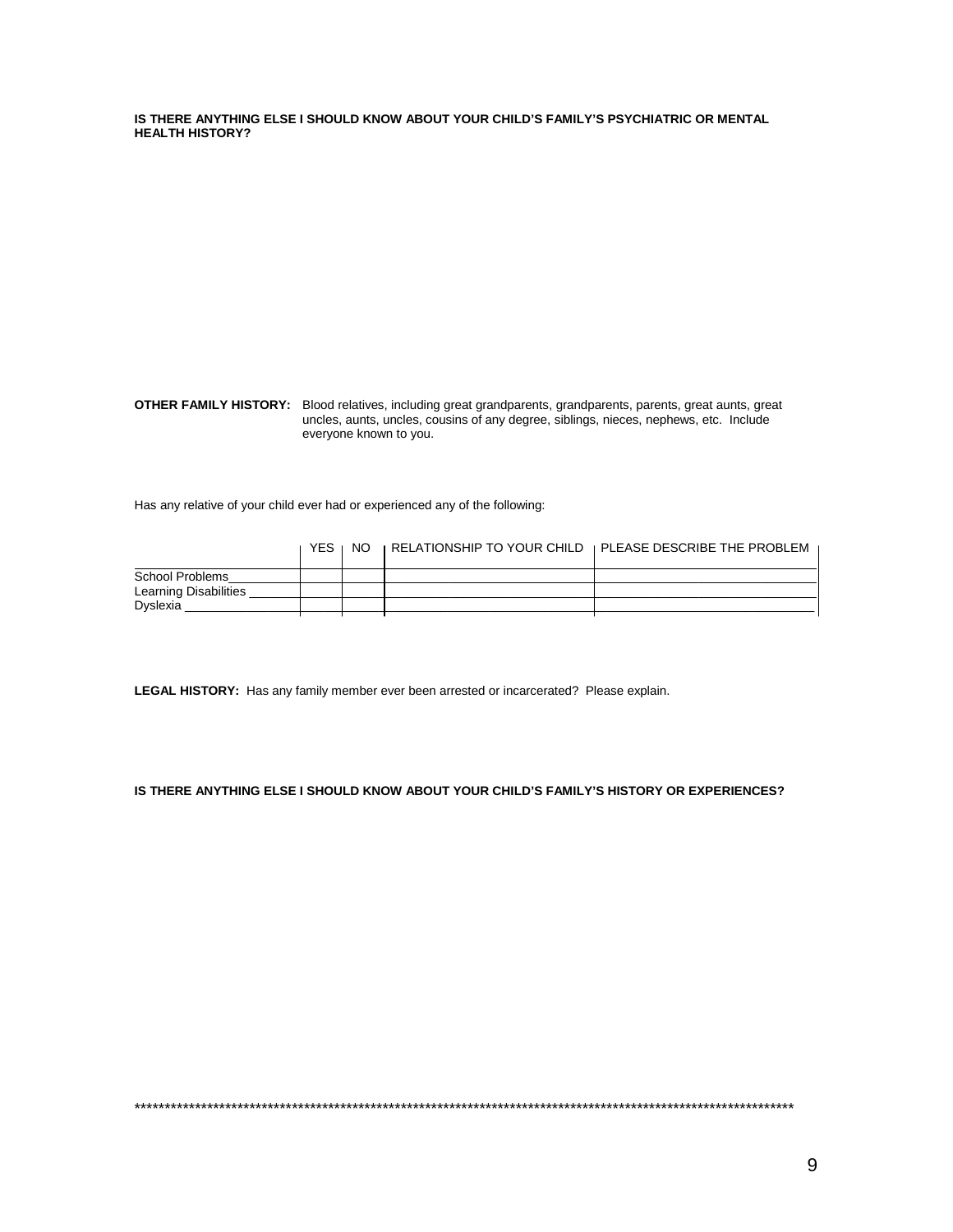## **CHILD'S DEVELOPMENTAL HISTORY**

#### **PREGNANCY**

1. Did your child's biological mother have any difficulties or complications during her pregnancy with this child?

|                                                                                                                        | <b>YES</b> | NO. | NOT SURE        |
|------------------------------------------------------------------------------------------------------------------------|------------|-----|-----------------|
| Spotting or light bleeding ________                                                                                    |            |     |                 |
| Heavy bleeding requiring bed rest or special treatment_______                                                          |            |     |                 |
| Excessive nausea or vomiting lasting more than 3 months ________________________                                       |            |     |                 |
|                                                                                                                        |            |     |                 |
|                                                                                                                        |            |     |                 |
|                                                                                                                        |            |     |                 |
|                                                                                                                        |            |     |                 |
|                                                                                                                        |            |     |                 |
|                                                                                                                        |            |     |                 |
|                                                                                                                        |            |     |                 |
| Gestational diabetes                                                                                                   |            |     |                 |
| Threatened miscarriage or early contractions ___________________________________                                       |            |     |                 |
|                                                                                                                        |            |     |                 |
|                                                                                                                        |            |     |                 |
| Infection (like a kidney infection) requiring medical care ______________                                              |            |     |                 |
| Illnesses requiring medical care                                                                                       |            |     |                 |
|                                                                                                                        |            |     |                 |
|                                                                                                                        |            |     |                 |
|                                                                                                                        |            |     |                 |
| Kidney disease <b>Example 2018</b> New York 1997 New York 1997 New York 1997 New York 1997 New York 1997 New York 1997 |            |     |                 |
|                                                                                                                        |            |     |                 |
| Flu or other virus <b>Example 20</b>                                                                                   |            |     |                 |
| Exposure to X-rays just prior to or during pregnancy____________________                                               |            |     |                 |
|                                                                                                                        |            |     |                 |
|                                                                                                                        |            |     |                 |
|                                                                                                                        |            |     |                 |
|                                                                                                                        |            |     |                 |
| Were any medications prescribed during this pregnancy?__________________________                                       |            |     |                 |
| Were any medications taken during this pregnancy?                                                                      |            |     |                 |
| If "yes" which medications and during which trimester?                                                                 |            |     |                 |
|                                                                                                                        |            |     |                 |
|                                                                                                                        |            |     |                 |
| During pregnancy, did your child's biological mother engage in any of the following?                                   |            |     |                 |
| Smoking tobacco<br>If "yes", how much and during which trimester?                                                      | <b>YES</b> | NO  | <b>NOT SURE</b> |
|                                                                                                                        |            |     |                 |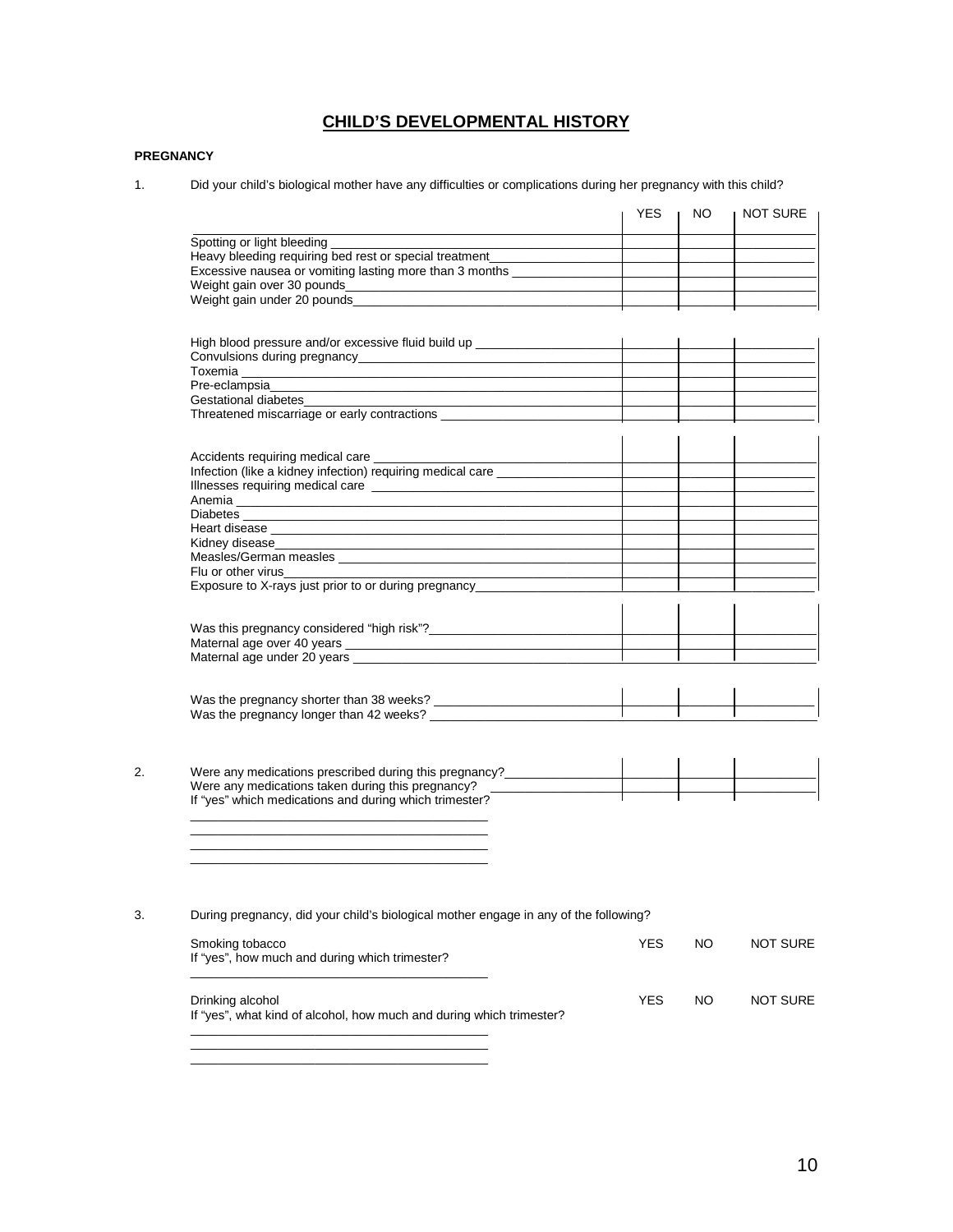Any drug use (i.e. marijuana, cocaine, ecstacy, etc.) New YES NO NOT SURE If "yes", which drugs and during which trimester?

\_\_\_\_\_\_\_\_\_\_\_\_\_\_\_\_\_\_\_\_\_\_\_\_\_\_\_\_\_\_\_\_\_\_\_\_\_\_\_\_\_\_\_ \_\_\_\_\_\_\_\_\_\_\_\_\_\_\_\_\_\_\_\_\_\_\_\_\_\_\_\_\_\_\_\_\_\_\_\_\_\_\_\_\_\_\_ \_\_\_\_\_\_\_\_\_\_\_\_\_\_\_\_\_\_\_\_\_\_\_\_\_\_\_\_\_\_\_\_\_\_\_\_\_\_\_\_\_\_\_

\_\_\_\_\_\_\_\_\_\_\_\_\_\_\_\_\_\_\_\_\_\_\_\_\_\_\_\_\_\_\_\_\_\_\_\_\_\_\_\_\_\_\_

#### **PREGNANCY-RELATED**

| $\mathbf{1}$ . | Was this pregnancy planned?                                                                                                                                         | YES | NO | <b>NOT SURE</b> |
|----------------|---------------------------------------------------------------------------------------------------------------------------------------------------------------------|-----|----|-----------------|
| 2.             | Was there a preference for a boy or a girl?<br>Boy<br>Girl                                                                                                          | YES | NO | <b>NOT SURE</b> |
| 3.             | Was this your child's biological mother's first pregnancy?<br>How many prior live births?<br>How many prior miscarriages?<br>How many prior terminated pregnancies? | YES | NO | <b>NOT SURE</b> |

#### **BIRTH**

| Were there any complications at the time of delivery?          | <b>YES</b> | NO. | <b>NOT SURE</b> |
|----------------------------------------------------------------|------------|-----|-----------------|
| Did the water break more than 24 hours before delivery? ______ |            |     |                 |
|                                                                |            |     |                 |
|                                                                |            |     |                 |
| Was this child born breech (feet or head first)                |            |     |                 |
| Were forceps used?                                             |            |     |                 |
| Was suction used?                                              |            |     |                 |
| Was this a planned Caesarian section delivery?                 |            |     |                 |
| Was there an emergency Caesarian section?                      |            |     |                 |
| Was anesthesia used?                                           |            |     |                 |
| Were there seizures?                                           |            |     |                 |

2. What was this child's birth weight?

| 3. | What were the Apgar scores at 1 minute? |  |
|----|-----------------------------------------|--|
|    |                                         |  |

at 5 minutes? \_\_\_\_\_\_\_\_

#### **NEONATAL PERIOD AND INFANCY**

| Neonatal period                                                       | YES | NO. | <b>NOT SURE</b> |
|-----------------------------------------------------------------------|-----|-----|-----------------|
| Was oxygen required?                                                  |     |     |                 |
| Did the baby require an incubator?                                    |     |     |                 |
| Was this baby in the neonatal ICU?                                    |     |     |                 |
| Did the baby remain in the hospital after the birth mother went home? |     |     |                 |
| Did the baby have jaundice?                                           |     |     |                 |
| Were there any difficulties with breathing?                           |     |     |                 |
| Were there blood transfusions?                                        |     |     |                 |
| Were there seizures?                                                  |     |     |                 |
|                                                                       |     |     |                 |

2. Infancy: Was there anything unusual, different or difficult about this child during the first 12 months of life?

| $m$ and $n$ , we around the problem in the contract of the control and complete the model $\epsilon$ model of model |  |  |
|---------------------------------------------------------------------------------------------------------------------|--|--|
| Was surgery required? (Don't include circumcision or tongue clipping)                                               |  |  |
| Had to switch formulas 3 times or more                                                                              |  |  |
| Had to use non-milk products                                                                                        |  |  |
| Cried day and night, couldn't be consoled                                                                           |  |  |
| Too quiet or "too good"                                                                                             |  |  |
| Stiffened up when held, or pushed you away                                                                          |  |  |
| Floppy or limp when held, or didn't cuddle with you                                                                 |  |  |
| Colicky                                                                                                             |  |  |
| Hard to care for                                                                                                    |  |  |
| Other                                                                                                               |  |  |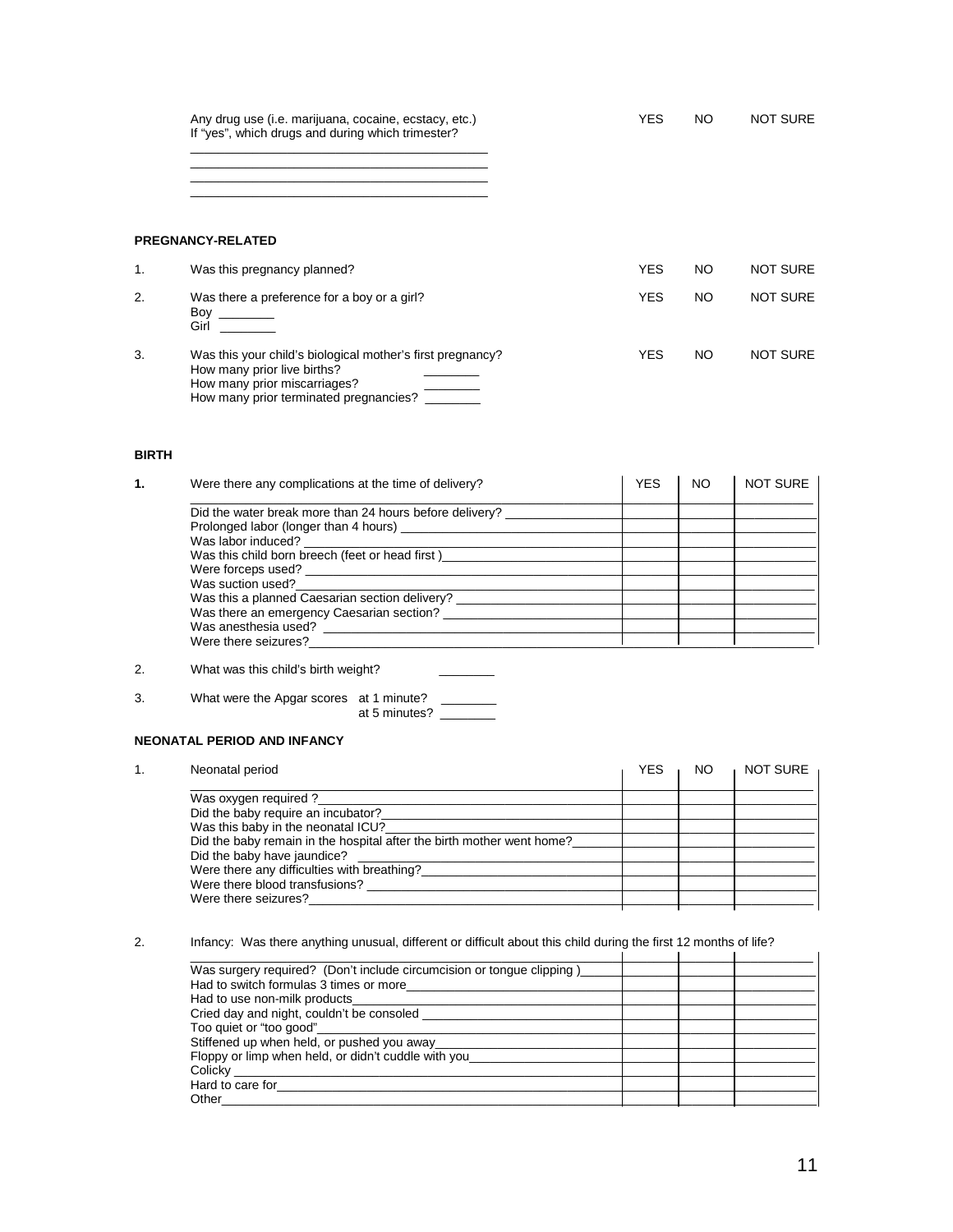#### **DEVELOPMENTAL MILESTONES**

1. MOTOR MILESTONES AND DEVELOPMENT At what month or year of age did your child:

| Ride a tricycle |  |
|-----------------|--|
| Ride a bicycle  |  |

#### 2. SOCIAL MILESTONES AND DEVELOPMENT At what month or year of age did your child:

| Smile in response to another person                        |
|------------------------------------------------------------|
| Tell one person apart from another <b>Fig.</b> 2008.       |
| Become anxious and cry with strangers _____                |
| Become anxious or cry when placed in a strange environment |
| without his mother without                                 |
| Play nursery games such as patty cake or bye-bye           |
| Play with dolls or stuffed animals                         |
| Make up and act out stories                                |
| Play along-side other children without interaction         |
| Play together in cooperation with other children           |

#### 3. SELF-HELP MILESTONES AND DEVELOPMENT At what month or year of age did your child:

| Drink from a cup (not a sippy cup)                                                                                                                                                                                                   |
|--------------------------------------------------------------------------------------------------------------------------------------------------------------------------------------------------------------------------------------|
| Eat from a spoon                                                                                                                                                                                                                     |
| Dress without assistance <b>contract the contract of the contract of the contract of the contract of the contract of the contract of the contract of the contract of the contract of the contract of the contract of the contrac</b> |
| Use toilet for urine                                                                                                                                                                                                                 |
| Use toilet for stool<br>the contract of the contract of the contract of the contract of the contract of                                                                                                                              |
|                                                                                                                                                                                                                                      |
| Stay dry at night                                                                                                                                                                                                                    |

#### 4. SPEECH AND LANGUAGE MILESTONES AND DEVELOPMENT At what month or year of age did your child:

| Make his first sounds                                           |
|-----------------------------------------------------------------|
| Squeal, gurgle and coo                                          |
| Start babbling and running sounds together                      |
| Say MaMa and DaDa with meaning                                  |
| Say first word with meaning (other than MaMa and DaDa) ________ |
| Say first phrase (e.g. "I want a cookie")                       |
| Become easily understood by other                               |

| Did your child ever:                                                                                                          | <b>YES</b> | NO | NOT SURE |
|-------------------------------------------------------------------------------------------------------------------------------|------------|----|----------|
| Make strange sounds or use strange language<br>Have any kind of speech impediment_                                            |            |    |          |
| Require and/or receive speech therapy<br>Have discontinuous language development<br>Have language development stop or regress |            |    |          |
| Often repeat words or phrases he has just learned instead of responding to<br>what was just said or asked                     |            |    |          |
| Use incorrect pronouns to refer to himself (e.g. "he" or "she" instead of<br>"I" or "me")                                     |            |    |          |
| Use incorrect pronouns when referring to others_                                                                              |            |    |          |
| Seldom or never begin a conversation with someone else (once he could<br>speak)                                               |            |    |          |
| Only talk to himself, not others                                                                                              |            |    |          |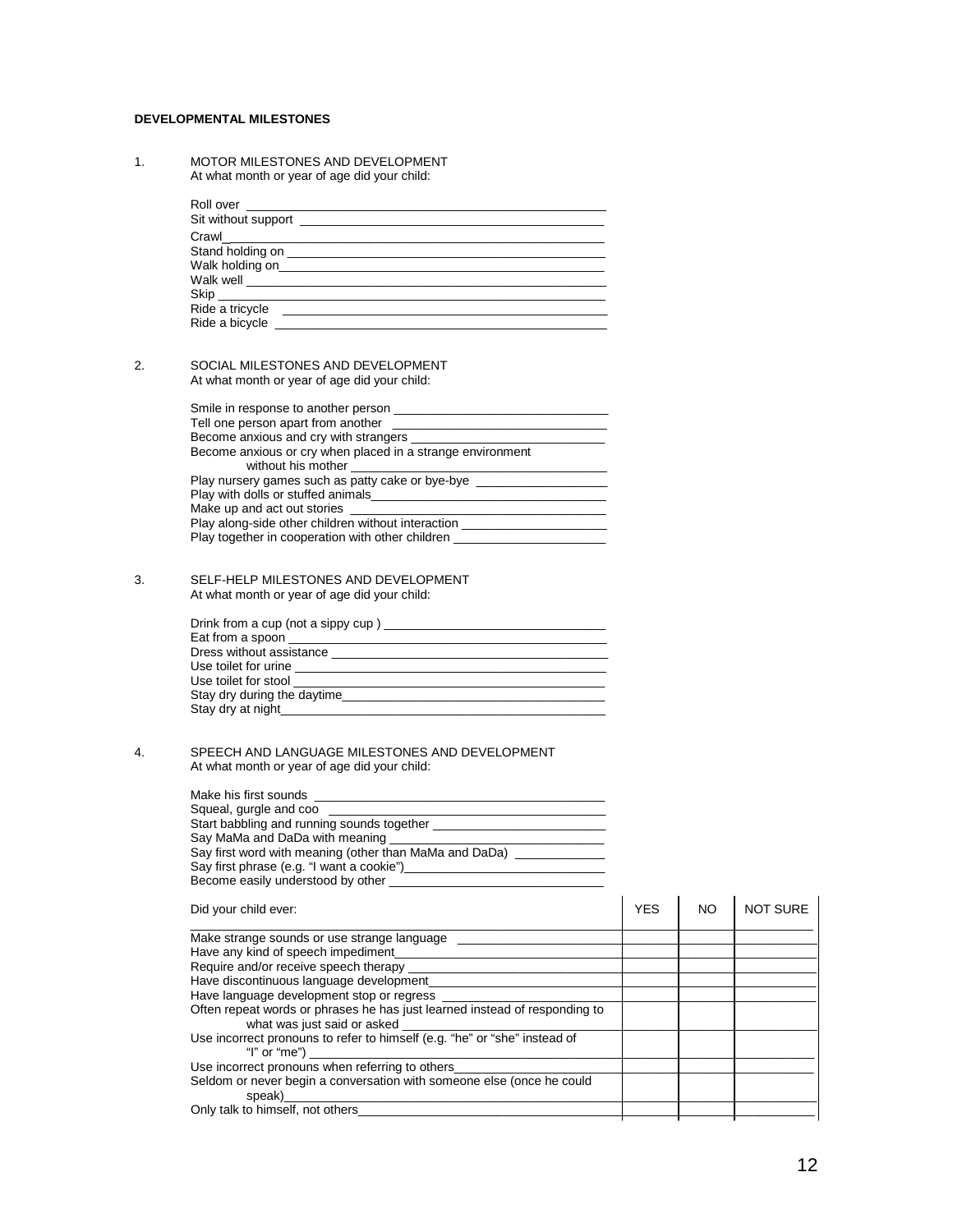#### 5. OTHER

|                                                                                                                                                                                   | YES | NO | <b>NOT SURE</b> |
|-----------------------------------------------------------------------------------------------------------------------------------------------------------------------------------|-----|----|-----------------|
| Has anyone ever suggested your child might have a developmental delay?<br>Has anyone ever suggested your child might be mentally handicapped or<br>retarded?                      |     |    |                 |
| Is your child affectionate and cuddly? Will he sit near you or others?<br>Will your child look at people, talk to them and interact with them the<br>way you would expect him to? |     |    |                 |

Has your child, or does your child, do any of the following;

| Body rocking                                                      |  |  |
|-------------------------------------------------------------------|--|--|
| Head banging                                                      |  |  |
| Hand flapping                                                     |  |  |
| Toe walking                                                       |  |  |
| Make repetitive nonsense sounds when old enough to speak normally |  |  |
|                                                                   |  |  |

#### **IS THERE ANYTHING ELSE I SHOULD KNOW ABOUT YOUR CHILD'S DEVELOPMENT OR DEVELOPMENTAL HISTORY?**

## \*\*\*\*\*\*\*\*\*\*\*\*\*\*\*\*\*\*\*\*\*\*\*\*\*\*\*\*\*\*\*\*\*\*\*\*\*\*\*\*\*\*\*\*\*\*\*\*\*\*\*\*\*\*\*\*\*\*\*\*\*\*\*\*\*\*\*\*\*\*\*\*\*\*\*\*\*\*\*\*\*\*\*\*\*\*\*\*\*\*\*\*\*\*\*\*\*\*\*\*\*\*\*\*\*\*\*\*\*\*\*\*

## **YOUR CHILD'S SOCIAL HISTORY**

| 1. | Does your child prefer to play alone or with others? | <b>ALONE</b> | WITH OTHERS | <b>NOT SURE</b> |
|----|------------------------------------------------------|--------------|-------------|-----------------|
| 2. | Does your child have any good friends?<br>If "yes":  | <b>YES</b>   | NO.         | <b>NOT SURE</b> |
|    | a. Who are his/her closest friends?                  |              |             |                 |
|    | b. What attracted your child to these friends?       |              |             |                 |
|    | c. What do they do together?                         |              |             |                 |
|    | d. How often do they get together?                   |              |             |                 |
| 3. | What are your child's hobbies?                       |              |             |                 |
|    |                                                      |              |             |                 |

4. a. What is your child best at doing?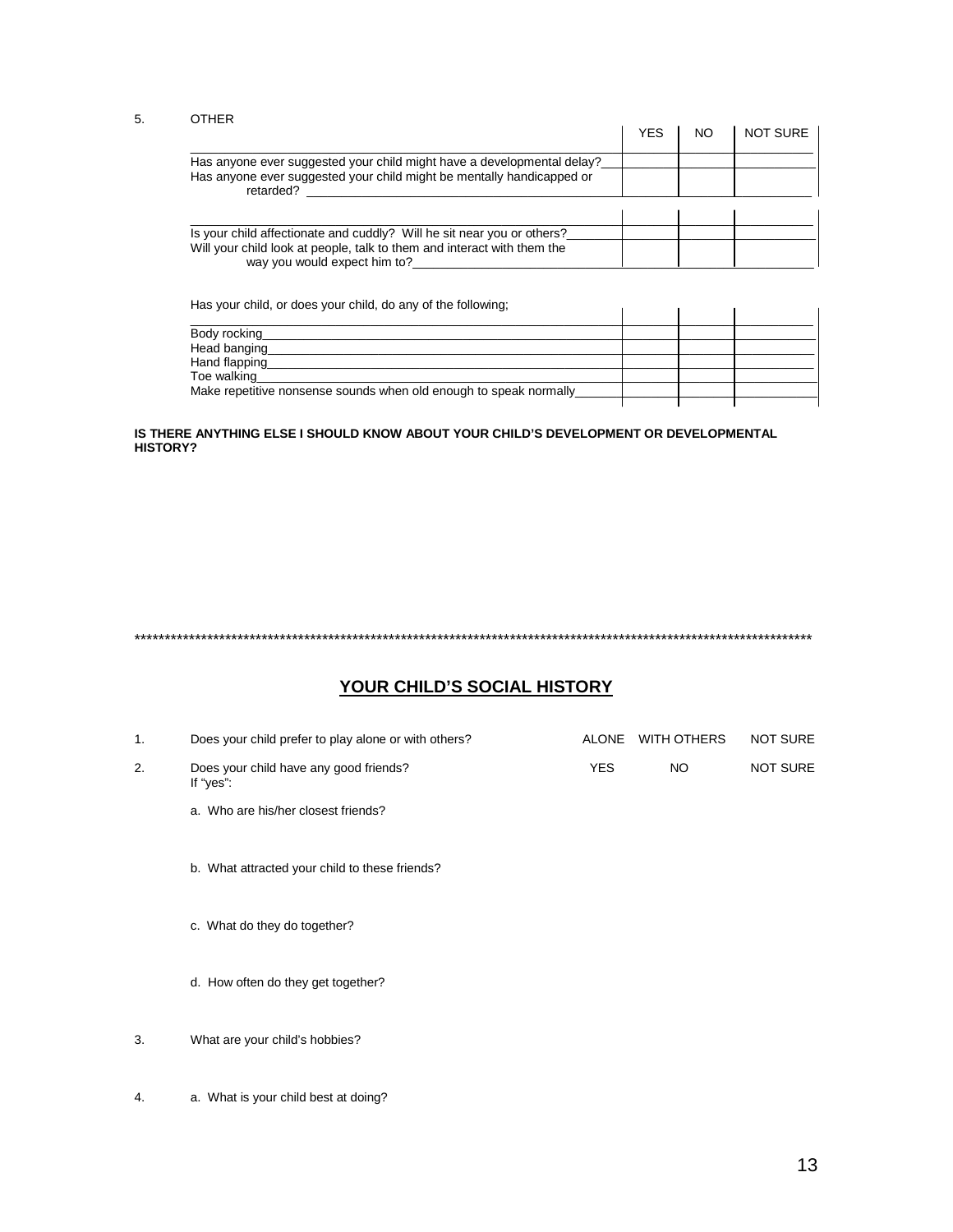- b. What is he/she least good at?
- 5. Does your child ever feel guilt or remorse for wrong doings? If "yes" how does he/she show it?
- 6. Does your child feel guilty even when what he/she has done isn't that terrible?
- 7. a. How well does your child seem to like him/herself?
	- b. What does he/she like best about him/herself?
- 8. Does your child make negative statements about him/herself? What are they?
- 9. Does your child feel like a "loser"?
- 10. Does your child get picked on or teased? If "yes", a. What about or why?
	- b. How does he/she handle it?
- 11. How does your child handle peer pressure?
- 12. Who is your child most likely to confide in?
- 13. Which parent is your child closest to?
- 14. How does your child get along with Mom?
- 15. How does your child get along with Dad?
- 16. How does your child get along with siblings?

#### **IS THERE ANYTHING ELSE I SHOULD KNOW ABOUT YOUR CHILD'S SOCIAL HISTORY?**

\*\*\*\*\*\*\*\*\*\*\*\*\*\*\*\*\*\*\*\*\*\*\*\*\*\*\*\*\*\*\*\*\*\*\*\*\*\*\*\*\*\*\*\*\*\*\*\*\*\*\*\*\*\*\*\*\*\*\*\*\*\*\*\*\*\*\*\*\*\*\*\*\*\*\*\*\*\*\*\*\*\*\*\*\*\*\*\*\*\*\*\*\*\*\*\*\*\*\*\*\*\*\*\*\*\*\*\*\*\*\*\*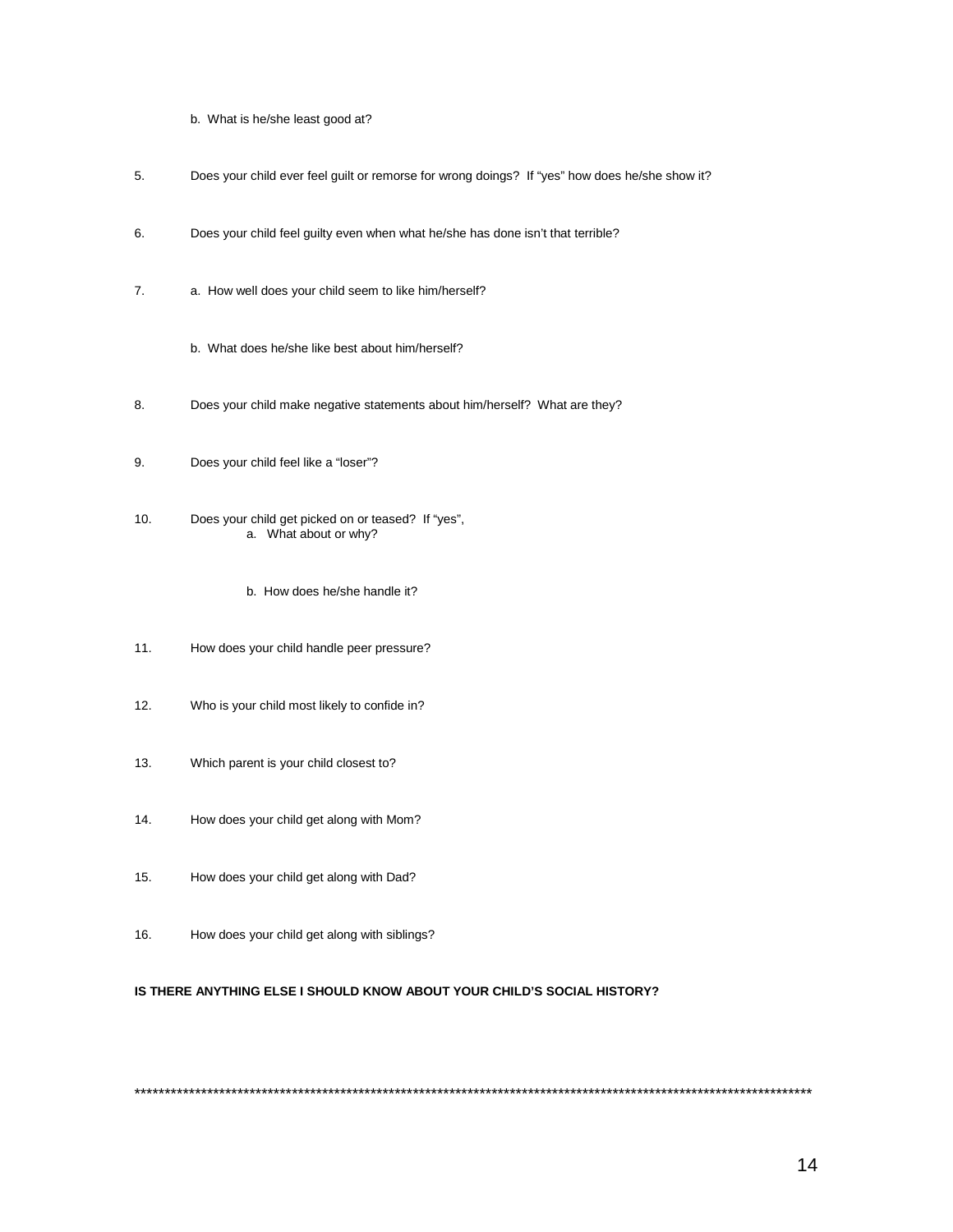## **SCHOOL HISTORY**

#### WHICH SCHOOLS HAS YOUR CHILD ATTENDED?

| Name of School | <b>Grades Attended</b>                                                 | Dates | Reason for Leaving | Type of Class |  |
|----------------|------------------------------------------------------------------------|-------|--------------------|---------------|--|
|                |                                                                        |       |                    |               |  |
|                |                                                                        |       |                    |               |  |
| 1.             | Describe your child's attitude toward school.                          |       |                    |               |  |
| 2.             | Describe your child's behavior in school.                              |       |                    |               |  |
| 3.             | Has your child ever refused to go to school? If "yes", please explain. |       |                    |               |  |
| 4.             | a. Which are his/her best subjects?                                    |       |                    |               |  |
|                | b. Which are his/her favorite subjects?                                |       |                    |               |  |
| 5.             | a. Which are his/her worst subjects?                                   |       |                    |               |  |
|                | b. Which are his/her least favorite subjects?                          |       |                    |               |  |

- 6. Have your child's grades changed over time? If "yes", please explain.
- 7. Has your child been tested for Learning Disabilities? If "yes", please describe the results.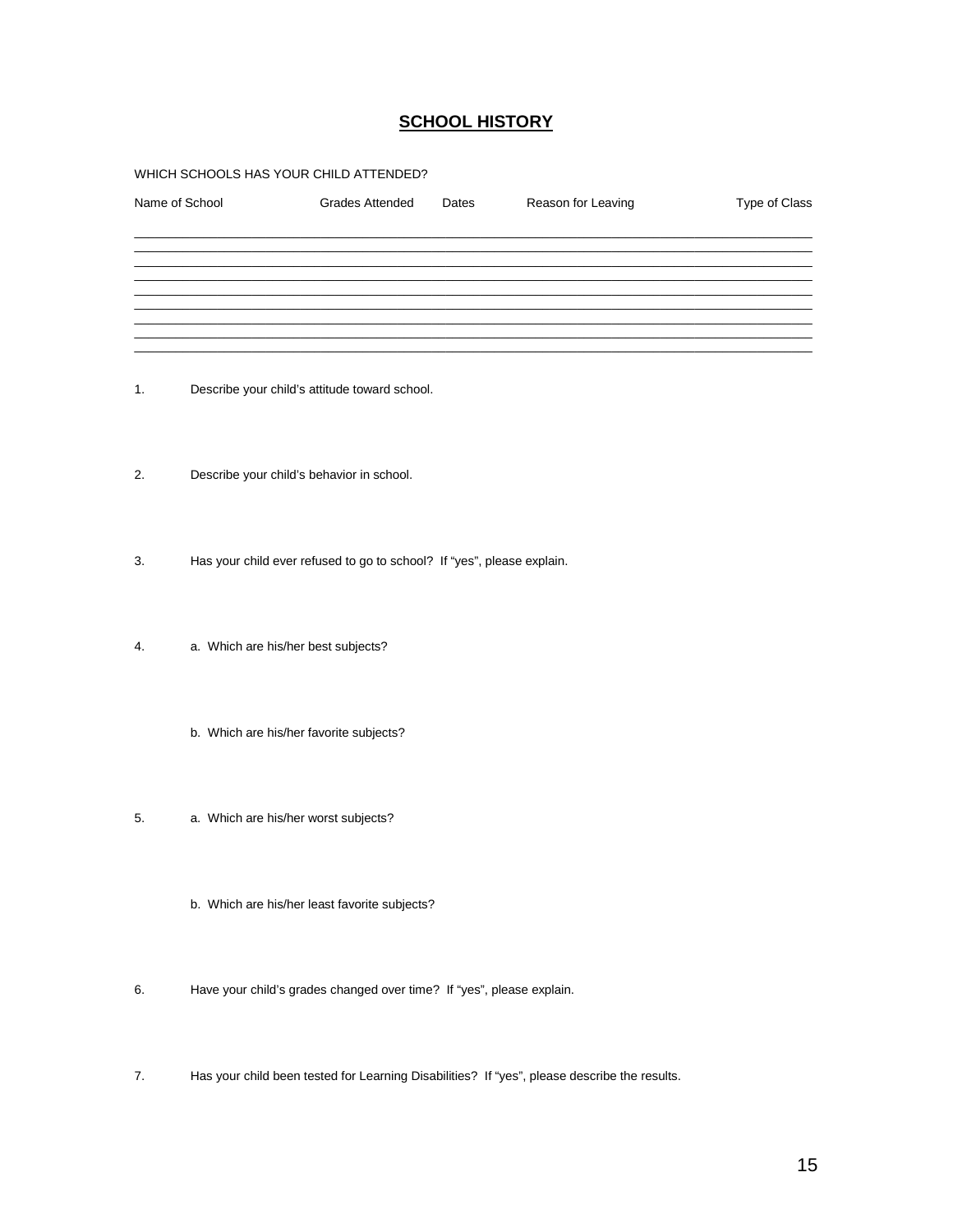- 8. Has your child had intellectual testing done? Please describe the results.
- 9. Has your child been held back or skipped a grade? Please explain.

IS THERE ANYTHING ELSE I SHOULD KNOW ABOUT YOUR CHILD'S SCHOOL HISTORY?

## **FAMILY SOCIAL HISTORY**

- $\mathbf{1}$ . Have there been any recent stresses in the family? Please explain.
- $2.$ Has anyone recently left the family or died? Please explain.
- $\overline{4}$ . Has anyone recently joined the family? Please explain.
- 5. Have there been any recent employment changes or job losses? Please explain.
- 6. Have there been any recent financial changes (good or bad)? Please explain.
- $\overline{7}$ . How many times has your family moved during your child's lifetime? Please explain your moves and reasons for moving. How did your child adapt to moving?